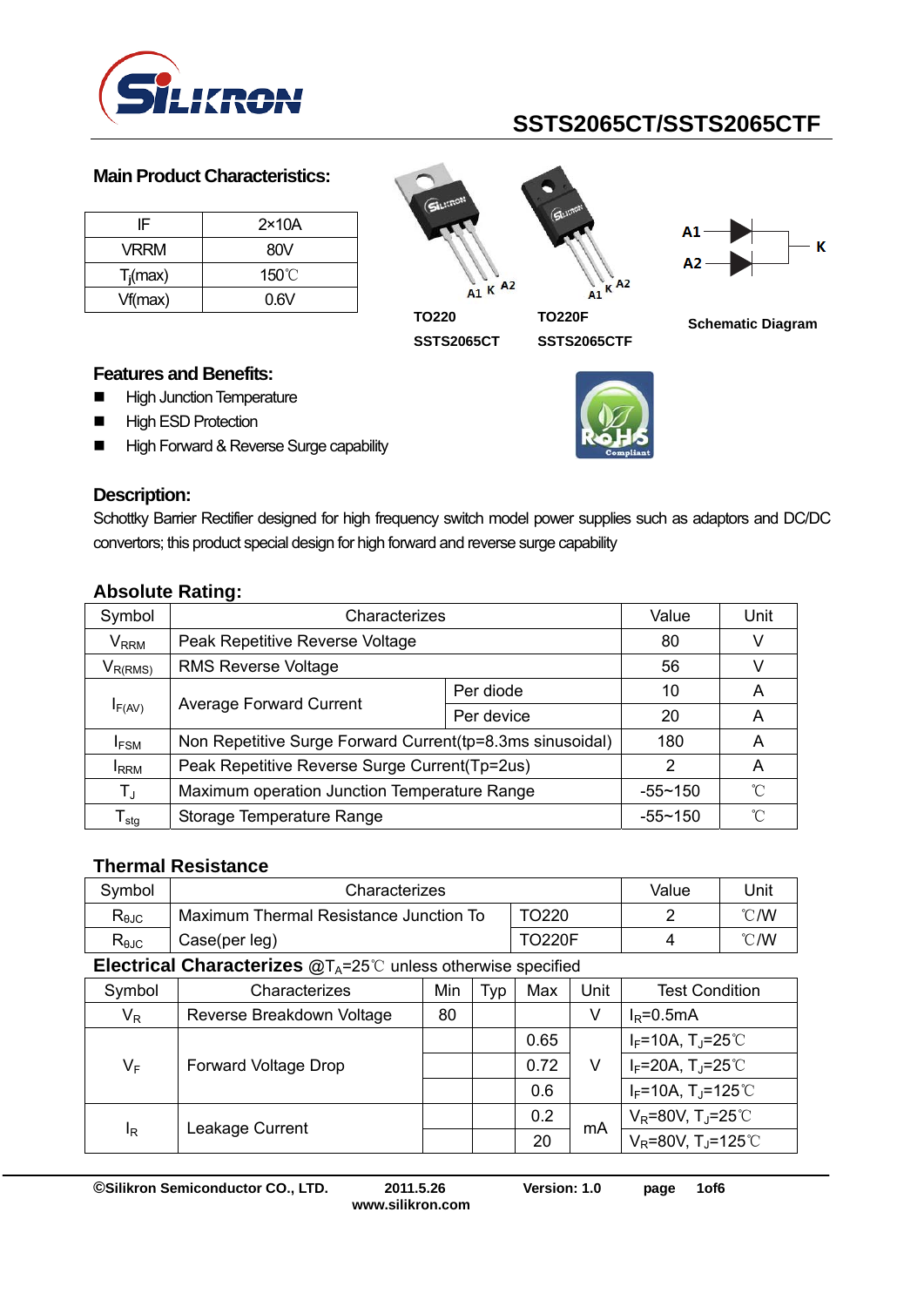

**I-V Curves:** 







**Figure 1**:**Typical Forward Characteristics Figure 2**:**Typical Capacitance Characteristics** 



**Figure 3**:**Typical Reverse Characteristics**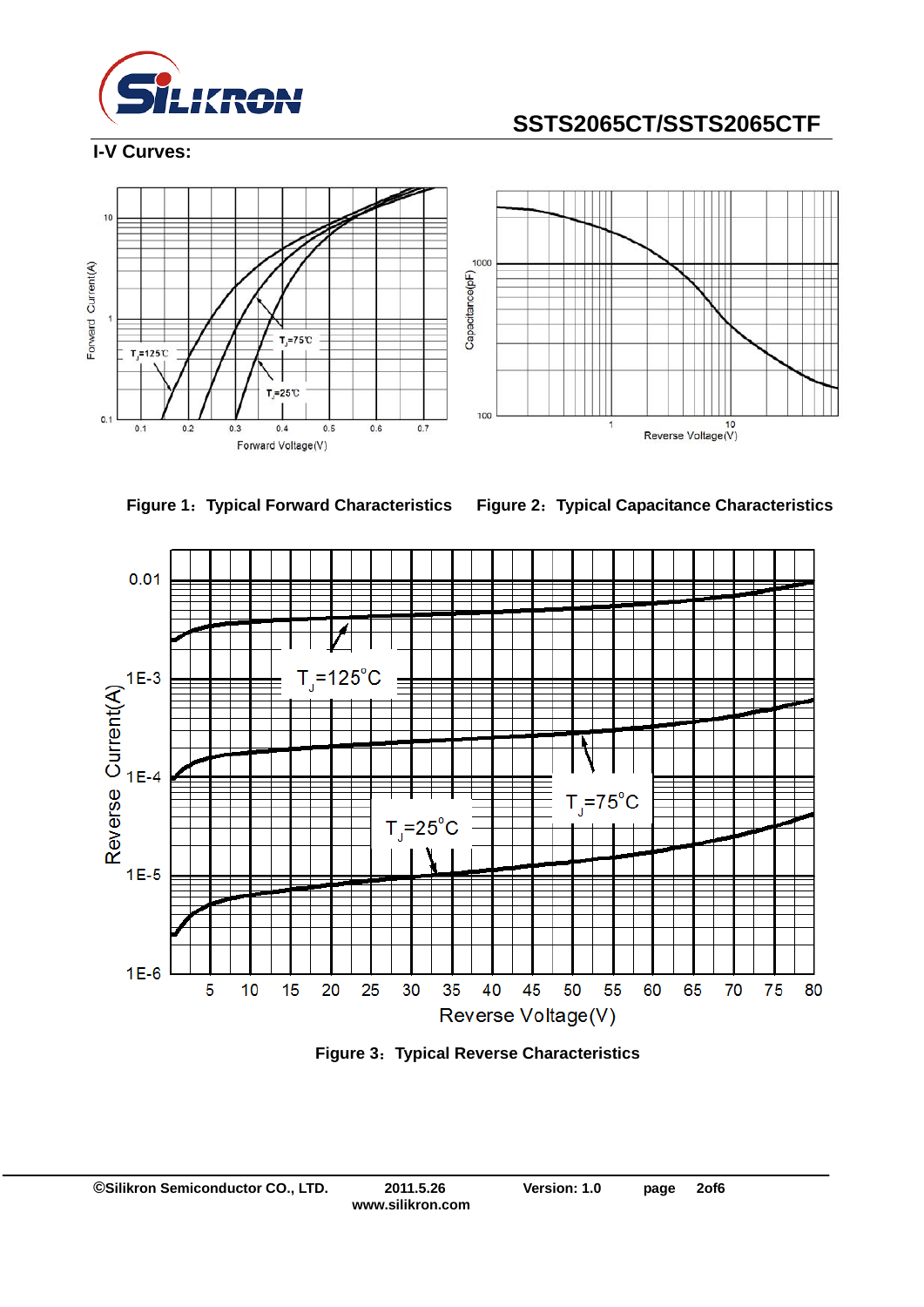

**Mechanical Data**: **TO220:** 



| <b>Dimension In Millimeters</b><br><b>Symbol</b> |                |                | <b>Dimension In Inches</b> |                |                          |             |
|--------------------------------------------------|----------------|----------------|----------------------------|----------------|--------------------------|-------------|
|                                                  | Min            | <b>Nom</b>     | Max                        | Min            | <b>Nom</b>               | Max         |
| А                                                | 4.400          | 4.550          | 4.700                      | 0.173          | 0.179                    | 0.185       |
| A1                                               | 1.270          | 1.300          | 1.330                      | 0.050          | 0.051                    | 0.052       |
| A2                                               | 2.590          | 2.690          | 2.790                      | 0.102          | 0.106                    | 0.110       |
| b                                                | 0.770          |                | 0.900                      | 0.030          |                          | 0.035       |
| b <sub>2</sub>                                   | 1.230          | ÷              | 1.360                      | 0.048          | $\overline{\phantom{a}}$ | 0.054       |
| c                                                | 0.480          | 0.500          | 0.520                      | 0.019          | 0.020                    | 0.020       |
| D                                                | 15.100         | 15.400         | 15.700                     |                | 0.606                    |             |
| D <sub>1</sub>                                   | 9.000          | 9.100          | 9.200                      | 0.354          | 0.358                    | 0.362       |
| <b>DEP</b>                                       | 0.050          | 0.285          | 0.520                      | 0.002          | 0.011                    | 0.020       |
| E                                                | 10.060         | 10.160         | 10.260                     | 0.396          | 0.400                    | 0.404       |
| E <sub>1</sub>                                   |                | 8.700          |                            |                | 0.343                    |             |
| ΦP1                                              | 1.400          | 1.500          | 1.600                      | 0.055          | 0.059                    | 0.063       |
| e                                                |                | 2.54BSC        |                            | 0.1BSC         |                          |             |
| e1                                               |                | 5.08BSC        |                            | 0.2BSC         |                          |             |
| H1                                               | 6.100          | 6.300          | 6.500                      | 0.240          | 0.248                    | 0.256       |
| L                                                | 12.750         | 12.960         | 13.170                     | 0.502          | 0.510                    | 0.519       |
| L1                                               |                |                | 3.950                      |                |                          | 0.156       |
| L <sub>2</sub>                                   |                | <b>1.85REF</b> |                            | 0.073REF       |                          |             |
| ΦР                                               | 3.570          | 3.600          | 3.630                      | 0.141          | 0.142                    | 0.143       |
| Q                                                | 2.730          | 2.800          | 2.870                      | 0.107          | 0.110                    | 0.113       |
| Q1                                               |                | 0.200          | ÷                          |                | 0.008                    | ÷           |
| θ1                                               | $5^{\circ}$    | $7^{\circ}$    | $9^0$                      | $5^{\circ}$    | $7^0$                    | $9^0$       |
| $\Theta$ 2                                       | 1 <sup>0</sup> | 3 <sup>0</sup> | $5^0$                      | 1 <sup>0</sup> | 3 <sup>0</sup>           | $5^{\circ}$ |

**©Silikron Semiconductor CO., LTD. 2011.5.26 Version: 1.0 page 3of6**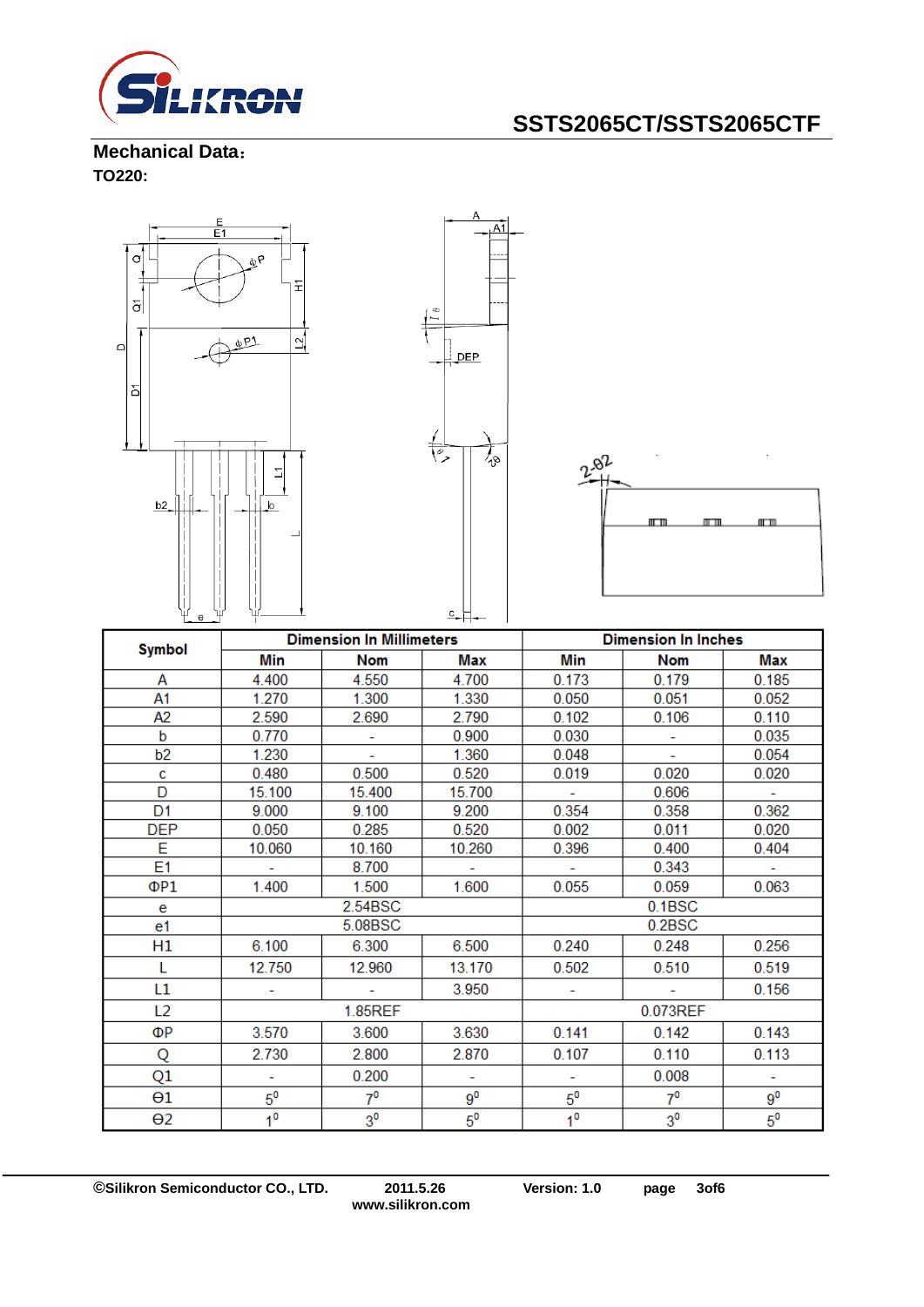

#### **TO220F**:







|                       | <b>Dimension In Millimeters</b> |           | <b>Dimension In Inches</b> |         |            |             |
|-----------------------|---------------------------------|-----------|----------------------------|---------|------------|-------------|
| Symbol                | Min                             | Nom       | Max                        | Min     | <b>Nom</b> | Max         |
| Ε                     | 9.960                           | 10.160    | 10.360                     | 0.392   | 0.400      | 0.408       |
| А                     | 4.500                           | 4.700     | 4.900                      | 0.177   | 0.185      | 0.193       |
| A1                    | 2.340                           | 2.540     | 2.740                      | 0.092   | 0.100      | 0.108       |
| A2                    | 0.950                           | 1.050     | 1.150                      | 0.037   | 0.041      | 0.045       |
| A3                    | 0.420                           | 0.520     | 0.620                      | 0.017   | 0.020      | 0.024       |
| A4                    | 2.650                           | 2.750     | 2.850                      | 0.104   | 0.108      | 0.112       |
| с                     |                                 | 0.500     | ۰                          |         | 0.020      | ÷.          |
| D                     | 15.670                          | 15.870    | 16.070                     | 0.617   | 0.625      | 0.633       |
| ۵                     | 3.200                           | 3.300     | 3.400                      | 0.126   | 0.130      | 0.134       |
| H <sub>1</sub>        | 6.480                           | 6.680     | 6.880                      | 0.255   | 0.263      | 0.271       |
| е                     |                                 | 2.54BSC   |                            | 0.10BSC |            |             |
| ФР                    |                                 | 3.183     |                            |         | 0.125      |             |
| L                     | 12.780                          | 12.980    | 13.180                     | 0.503   | 0.511      | 0.519       |
| D1                    | 8.990                           | 9.190     | 9.390                      | 0.354   | 0.362      | 0.370       |
| ΦP <sub>1</sub>       | 1.400                           | 1.500     | 1.600                      | 0.055   | 0.059      | 0.063       |
| ΦP <sub>2</sub>       | ۰                               | 3.450     | ۰                          | ۰       | 0.136      | ۰           |
| $\Theta$ 1            | 4°                              | $5^\circ$ | $6^\circ$                  | 4°      | 5°         | $6^{\circ}$ |
| $\Theta$ <sub>2</sub> | ٠                               | 45°       | ۰                          | ٠       | 45°        | ٠           |
| <b>DEP</b>            | 0.050                           | 0.100     | 0.150                      | 0.002   | 0.004      | 0.006       |
| F <sub>1</sub>        | 1.900                           | 2.000     | 2.100                      | 0.075   | 0.079      | 0.083       |
| F2                    | 8.980                           | 9.180     | 9.380                      | 0.354   | 0.361      | 0.369       |
| F3                    | 3.200                           | 3.300     | 3.400                      | 0.126   | 0.130      | 0.134       |
| G2                    | 6.900                           | 7.000     | 7.100                      | 0.272   | 0.276      | 0.280       |
| b1                    | 1.170                           | 1.205     | 1.240                      | 0.046   | 0.047      | 0.049       |
| b2                    | 0.770                           | 0.810     | 0.850                      | 0.030   | 0.032      | 0.033       |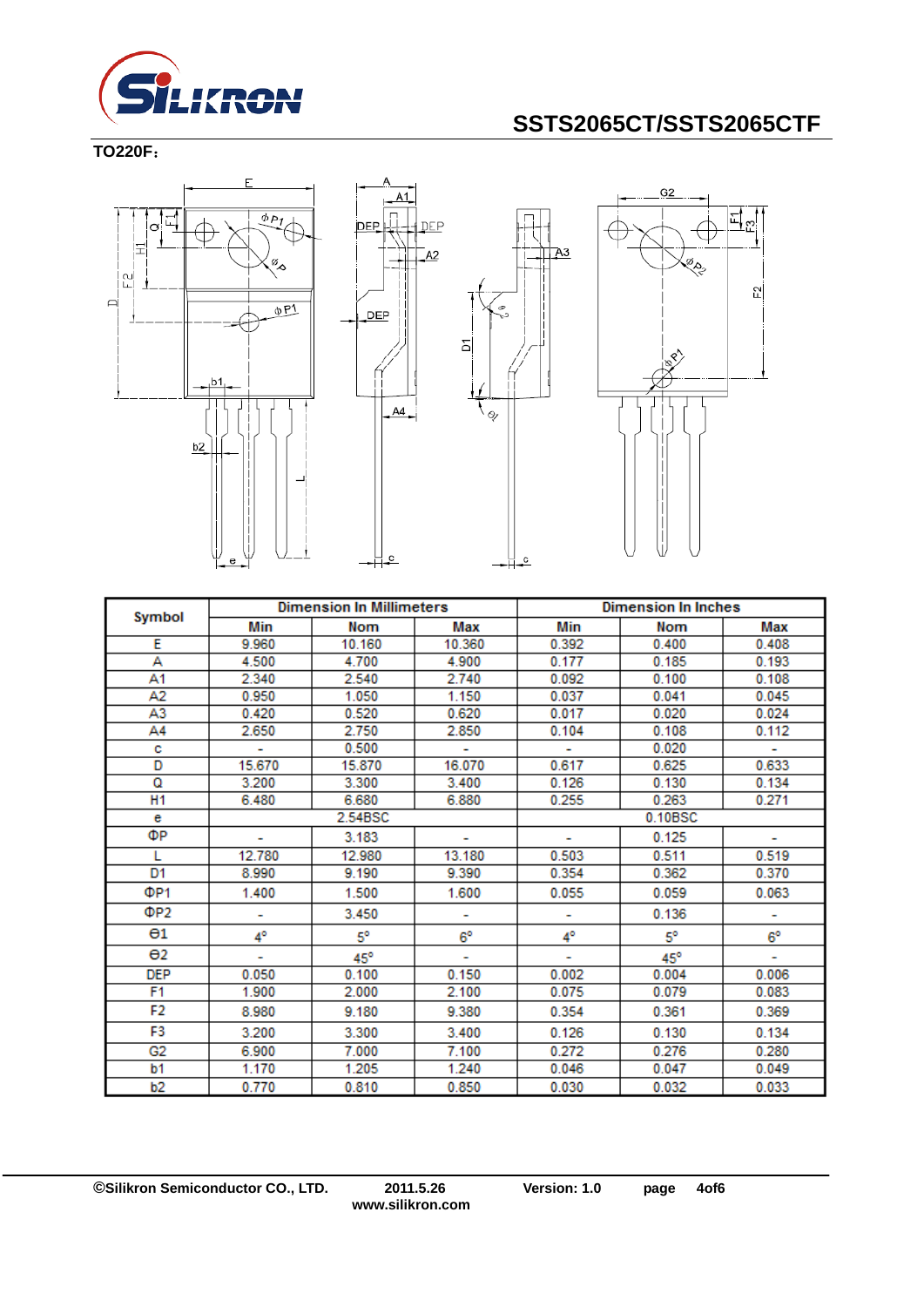

## **Ordering and Marking Information**

## **Device Marking: SSTS2065CT&SSTS2065CTF**

**Package (Available) TO-220&TO220F Operating Temperature Range C : -55 to 150 ºC** 

## **Devices per Unit**

| <b>Packag</b><br>$\vert$ e Type | Tube | Units/   Tubes/Inne   Units/Inne<br><b>Box</b> | <b>Box</b> | <b>Inner</b><br><b>Boxes/Carton</b><br><b>Box</b> | <b>Units/Carto</b><br>n<br><b>Box</b> |
|---------------------------------|------|------------------------------------------------|------------|---------------------------------------------------|---------------------------------------|
| <b>TO220</b>                    | 50   | 20                                             | 1000       | 6                                                 | 6000                                  |
| <b>TO220F</b>                   | 50   | 20                                             | 1000       | 6                                                 | 6000                                  |

## **Reliability Test Program**

| <b>Test Item</b>   | <b>Conditions</b>   | <b>Duration</b> | <b>Sample Size</b>  |
|--------------------|---------------------|-----------------|---------------------|
| High               | Ti=125℃ to 175℃ @   | 168 hours       | 3 lots x 77 devices |
| <b>Temperature</b> | 80% of Max          | 500 hours       |                     |
| <b>Reverse</b>     | <b>VDSS/VCES/VR</b> | 1000 hours      |                     |
| Bias(HTRB)         |                     |                 |                     |